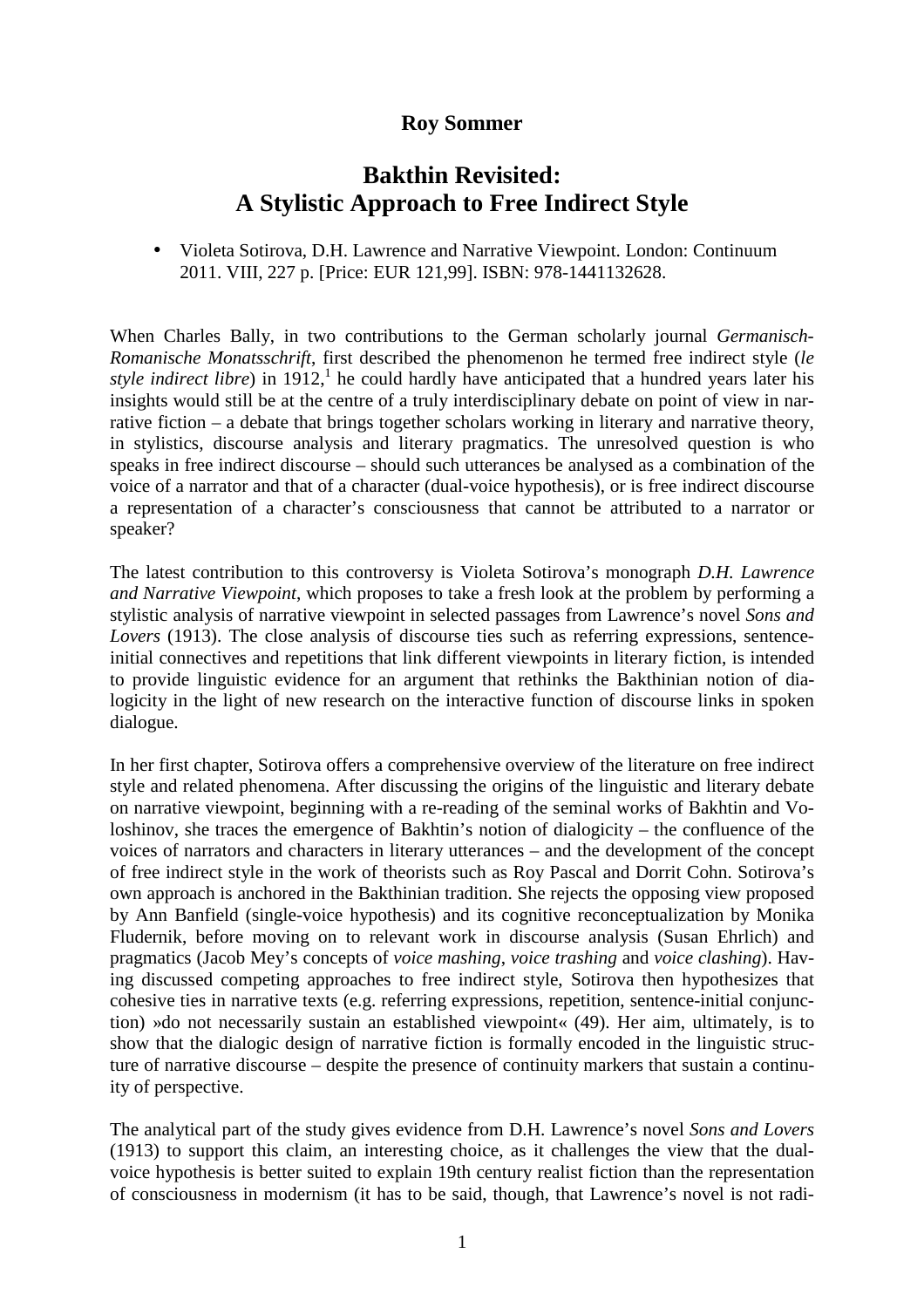cally >modern $\cdot$  in this respect). Sotirova first focuses on a scene in which Mrs. Morel reflects on the birth of her son Paul (chapter three). The alternating use of the pronouns ›he‹ and ›it‹, both used to refer to the child, not only emphasizes the emotional attitude of the mother, who distances herself from her son (and his father) but »highlights the divergence in point of view between character and narrator and thus suggests an implicit dialogue between them« (87). While the first part of this statement is, however, clearly supported by textual evidence (and would suffice to give weight to the dual-voice hypothesis), only scholars working within a Bakthinian terminological and conceptual framework will readily accept the idea of an implicit dialogue, and with it Sotirova's conclusion that »Bakthin's notion of dialogicity would fully capture the effects of the pronominal alternations« (ibid.).

Apart from pronouns, sentence-initial connectives play an important role in Sotirova's argument (chapter four): using selected passages, she demonstrates how they help to disrupt perspectives instead of maintaining continuity (the main function ascribed to cohesive devices in Ehrlich's approach). Connectives, as linguistic markers of free indirect style, serve to »enhance the sense of dialogic relatedness between viewpoints and minds« (126). What is more, this appears to be an intended function – Lawrence's strategic use of connectives (like the patterning of pronouns), which can be reconstructed from the manuscripts, supports Sotirova's claim that this is a result of deliberate narrative design in a conscious attempt to enhance the effects of dialogicity. The same can be said of Lawrence's use of repetitions, analysed in chapter 5, that create resonances between narratorial comments and characters' thoughts, or between utterances ascribed to different characters. Again, a careful examination of the manuscript shows that repetitions were deliberately added in the editing process, presumably to reinforce emotional links between characters (cf. 145).

Chapter six uses a statistical and comparative approach to provide linguistic evidence of a stylistic change in Lawrence's writing that makes *Sons and Lovers* a more mature work than its two predecessors – an evaluation that is shared by the author and the majority of his critics. Narratologists, however, will disapprove of Sotirova's equation of author and narrator, which derives from the different research agendas of stylistics and narratology (»Without entering into a debate about the legitimacy of such a move, I shall assume that unless an explicit distinction is posited in the narrative, the narrator and the author are identical.« [178]).

Such criticism aside, however, one may conclude that Sotirova's eminently readable study, which keeps linguistic jargon to a minimum and offers good explanations of its key terms, is highly recommended for Lawrence scholars and narrative theorists alike. Students interested in Bakthinian concepts such as dialogicity, social heteroglossia and linguistic hybridity will benefit from Sotirova's clear definitions, while the historical survey in chapter two is an excellent introduction to the debate. Sotirova also teaches us a lesson in methodology – her meticulous analyses, based on convincing discussions of textual evidence, set a standard for narratological close reading. It will be interesting to see how opponents of the dual-voice hypothesis will respond to Sotirova's arguments; after all, the most fundamental problems in narrative theory – and the question of who speaks in a fictional narrative certainly belongs to these – will always allow for different answers (if not solutions). Even though Sotirova may not put an end to the centennial debate on the origin of free indirect style, her work demonstrates the continued relevance of stylistic analysis for narratological studies of narrative design and its possible effects on readers.

> Roy Sommer Bergische Universität Wuppertal Anglistik/Amerikanistik